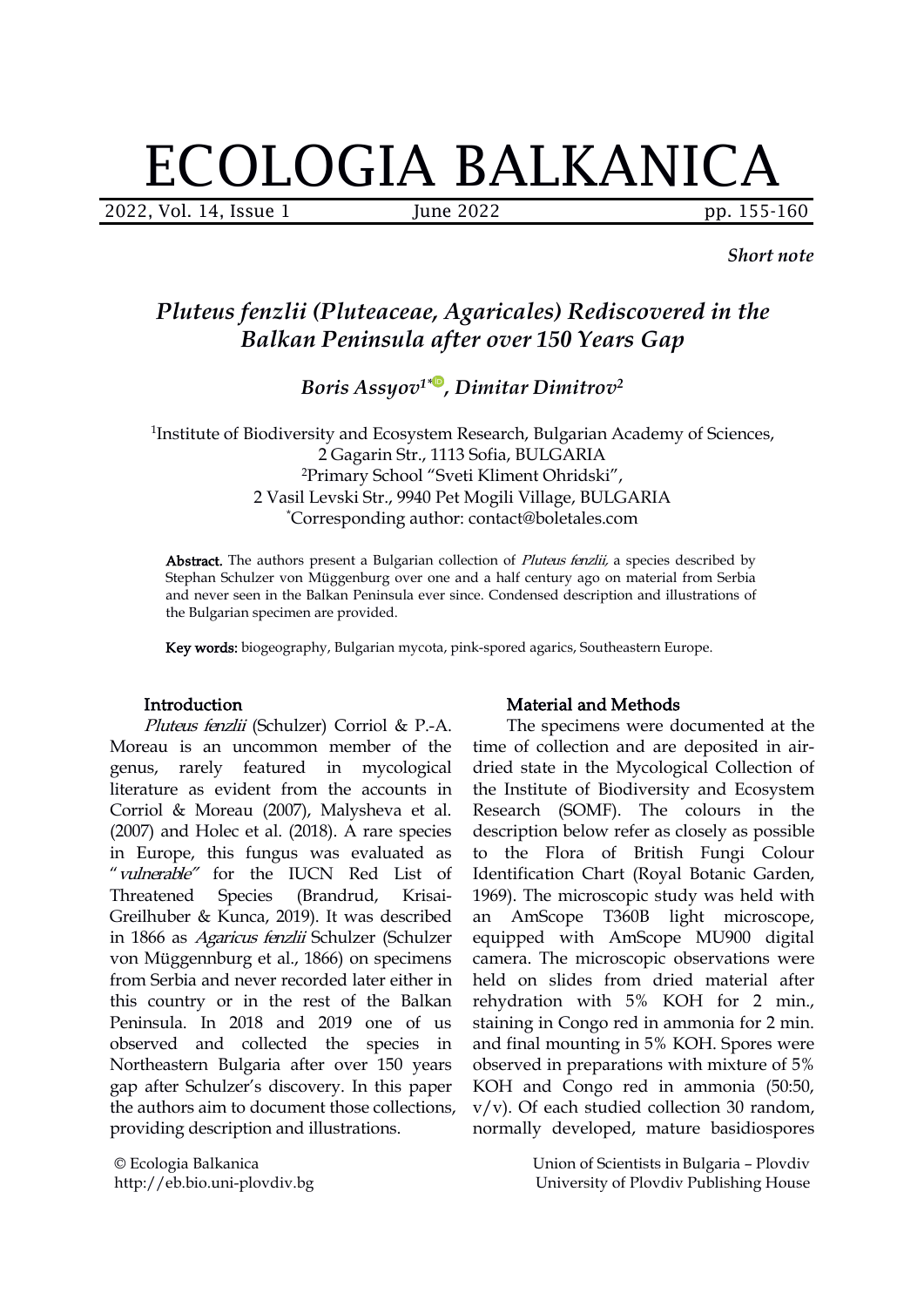were assessed. In the description the spore minimum and maximum values of length, width and quotient (Q), followed by the average values for spore length  $(L_{av})$ , width ( $W_{av}$ ) and quotient ( $Q_{av}$ ). All measurements of microscopic structures were obtained from digital photographs with the aid of "Piximètre" software v. 5.10 ( $\odot$ A. Henriot & broadly lageniform, with J.-L. Cheype). The background relief map was generated on "[Maps-for-Free](https://maps-for-free.com/)".

### Results and Discussion

Pluteus fenzlii (Schulzer) Corriol & P.-A. Moreau, Persoonia 19(2): 248 (2007); Bas.: Agaricus fenzlii Schulzer, in Schulzer, Kanitz & Knapp, Verh. Zool.-Bot. Ges. Wien 16(Abh.): 49 (1866); Syn.: Annularia fenzlii acute apex, (Schulzer) Schulzer, in Kalchbrenner, Icon. Sel. Hymenomyc. Hung.: tab. 10, fig. 1 (1874); Chamaeota fenzlii (Schulzer) Singer, Sydowia 31(1-6): 198 (1979); Pluteus fenzlii (Schulzer) E. Malysheva, Morozova & Zvyagina, Acta Mycol. 42(2): 155 (2007) [an isonym without nomenclatural status under ICNAFP, art. 6.3, note 2, fideBorovička, 2008]; Fig. 1.

Macroscopic features. Pileus up to 45 mm across, obtuse-conical, campanulate to convex or irregularly convex, with broad umbo, sulfur yellow, lemon yellow to lemon chrome, in overmature specimens discolouring to pale buff, at the margin inconspicuously striate, dry, radially fibrillose and finely squamulose; squamules concolorous with the background, more or less erect towards the centre to appressed elsewhere. Stipe up to  $60 \times 8$  mm, cylindrical or subcylindrical, usually more or less curved, smooth to fibrillose, in the upper part whitish or yellowish, in the lower part whitish to lemon yellow, with lemon yellow floccons and concolorous, flocculose, in evanescent annulus. Lamellae free, more or less crowded, whitish to cream-coloured with pinkish hues in young basidiomata, in maturity inconspicuous; taste not recorded.

Microscopic features. Basidiospores 5.3–  $7.8 \times 4.7$ –6.3 μm, Q=1.0–1.3 (L<sub>av</sub>=6.2–6.3 μm,

measurements are presented by the to subglobose, with one large central guttule,  $W_{av}$ =5.3–5.4 μm,  $Q_{av}$ =1.2), broadly ellipsoid smooth, thin-walled, with inconspicuous apiculus. Basidia 4-spored, 18.3–29.9 × 5.1–8 µm clavate, thin-walled. Cheilocystidia 40.6– 93.5  $\times$  8.3–20.6 µm, abundant, covering the lamellar edge, clavate, narrowly fusoid to clavate-ventricose, fusoid-ventricose or lageniform, with somewhat lengthened necks, narrow at base, thin walled or occasionally thick-walled, sometimes with granular yellowish content. Pleurocystidia 33.7–103.5 × 14.3–27.6 μm, common, lageniform or fusoid-ventricose, often strongly inflated, with shorter or longer necks, narrowed towards the base, sometimes ampuliform, with rounded or thin-walled. Pileipellis trichodermium of periclinaly arranged, septate, cylindrical hyphae 3–5 μm wide, bundles of hyphae protruding in places from the main surface (corresponding to pileal scales). Clamp connections not seen in any tissue.

> Specimen examined. Bulgaria, Shumen distr., in the vicinity of Pet Mogili village  $(cf.$ Fig. 2), 43°33'10.0"N, 27°20'56.0"E, elev. ca 285 m a. s. l., 05.06.2018, leg. D. Dimitrov (SOMF 30432); idem, 43°32'56.0"N, 27°20'43.0"E, 29.10.2019, leg. D. Dimitrov (SOMF 30433).

pinkish; lamellulae present. Odour sphaeropedunculate elements (Vizzini & Pluteus fenzlii is a striking species, readily recognized in the field, due to the presence of annulus on stipe. The only other annulate taxon in the genus in Europe is *.* aurantiorugosus var. aurantiovelatus Vizzini, nesting together with P. fenzlii in section Celluloderma Fayod (Vizzini & Ercole, 2011). could be separated macroscopically by the presence of orange tinges in pileus colour, orange red floccons the annular zone, as well as microscopically by the structure of the pileipellis, which is hymeniderm-epithelium vesiculose, pyriform and Ercole, 2011), obviously distinct from the hyphal trichodermium in the species described here.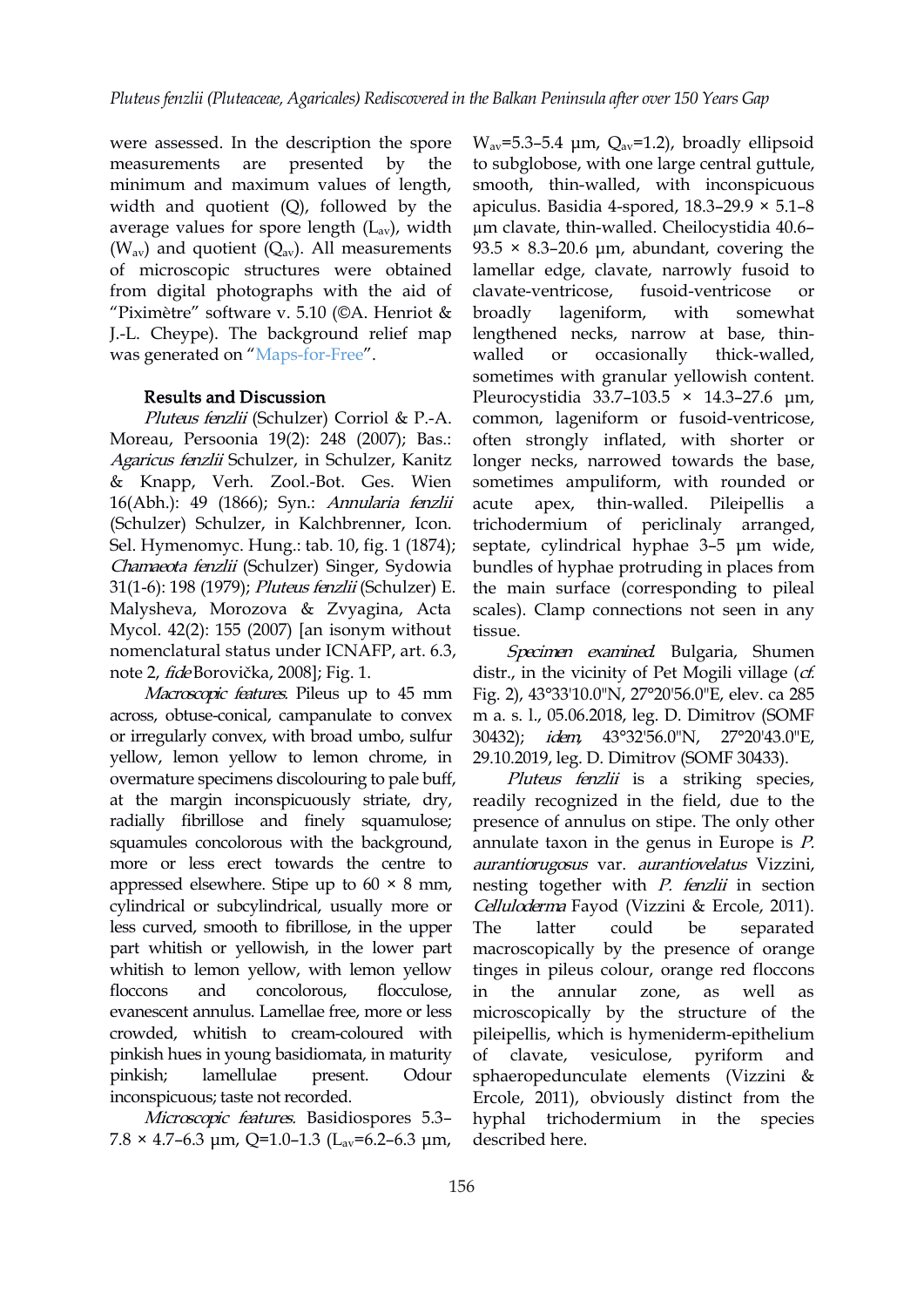Schulzer provided a very brief diagnosis of his Agaricus fenzlii, which nevertheless accounts the most important distinguishing characters of the species – vivid yellow coloured fruitbodies, stipe with an annulus Müggennburg et al., 1866). Schulzer's collection was said to have been found on rotting stumps of Tilia sp. No illustration of the fungus was included in the protologue, but such appeared for the first time six years later in Kalchbrenner (1873), along w[ith](https://orcid.org/0000-0002-7365-2443) morphological features of the Bulgarian collection are consistent with the original description (Schulzer von Müggennburg et al., 1866), the redescription based on Schulzer's materials and ascribed to Schulzer (Kalchbrenner, 1873), as well as to the species in Serbia accounted in recent works (Corriol & Moreau, 2007; Malysheva et al., 2007; Holec et al., 2018).

The species was described by Schulzer (Schulzer von Müggennburg et al., 1866) from the area of "Kamenitzer Wald" (nowadays in Frushka Gora National Park, Sremska Kamenica) in Serbia (Fig. 2). No further collections have been found since in any of the Balkan countries and for the moment in Eurasia the species is known from findings in France, Poland, Serbia, Slovakia, Hungary, Russia, Georgia, and Japan (cf. Holec et al., 2018). The Bulgarian specimen studied by us is thus the first occurrence of *P. fenzlii* in the Balkans after a  $(43°33'10.0''N, 27°20'56.0''E)$ , gap of over one and a half century. The new  $(43^{\circ}33'10.0^{\circ}N, 27^{\circ}20'56.0^{\circ}E)$ , locality is situated approximately 600 km (43°33'10.0"N, 27°20'56.0"E), 04.06.2019 from the *locus classicus* in Serbia, which is the closest site of occurrence so far known. It is also one of the southernmost documented in Europe, surpassed only by the French sightings in the Pyrenees (Corriol & Moreau, 2007). Further on, it extends the range of the previously species close to the shores of the Black Sea, which fact coupled with the so far known geographic range suggests the fungus may

and pink lamellae (Schulzer von records is known from Slovakia (10 sites) be looked for in other countries, e. g. Romania and Ukraine. Pluteus fenzlii is apparently widespread, but uncommon in Europe. According to the account in Holec et al.(2018) to date the largest number of and Hungary (5 localities), while in the remaining European countries only solitary findings are documented.

more detailed description, based on dominant-tree-in-the-stand-is-*Tilia*-sp. (over Schulzer's original materials. The 60% presence) and accompanying woody macroscopic and microscopic features Müggennburg et al., 1866), although The Bulgarian collections were all found in a single artificial forest massif in the northeastern part of the country. The species are *Quercus* spp. (incl. *Q. rubra L.*), and Acer campestre L. It is notable that all findings of  $P$ . fenzlii occurred on fallen stumps of lime trees in advanced stages of decay, similarly to the first finding of the (Schulzer von throughout its documented range it is known to occur on different broadleaf trees; particularly in Central Europe it is most commonly encountered on wood of Quercus cerris L., and certain variance is known between different parts of the continent (for extensive discussion on this topic consult Holec et al., 2018). The species occurred in four spots in the forest patch. Pluteus fenzlii apparently has wide temporal range of production of basidiomata, which occur from the end of May to the last days of November, but seems more common in the beginning of the summer. The precise dates of observations of fruitings were 25.05.2018 (43°33'10.0"N, 27°20'56.0"E), 05.06.2018 (43°33'10.0"N, 27°20'56.0"E), 30.05.2019  $(43°33'10.0"N,$ (43°33'08.0"N, 27°20'56.0"E), and 29.10.2019 (43°32'56.0"N, 27°20'43.0"E).

The genus *Pluteus* Fr. is a species rich group of pink-spored agarics, attracting much attention in the last decades, with undescribed species being introduced continuously from Europe (see e. g. Justo et al., 2014; Ferisin & Dovana, 2019; Ferisin et al., 2019; Ševčíkova et al., 2020;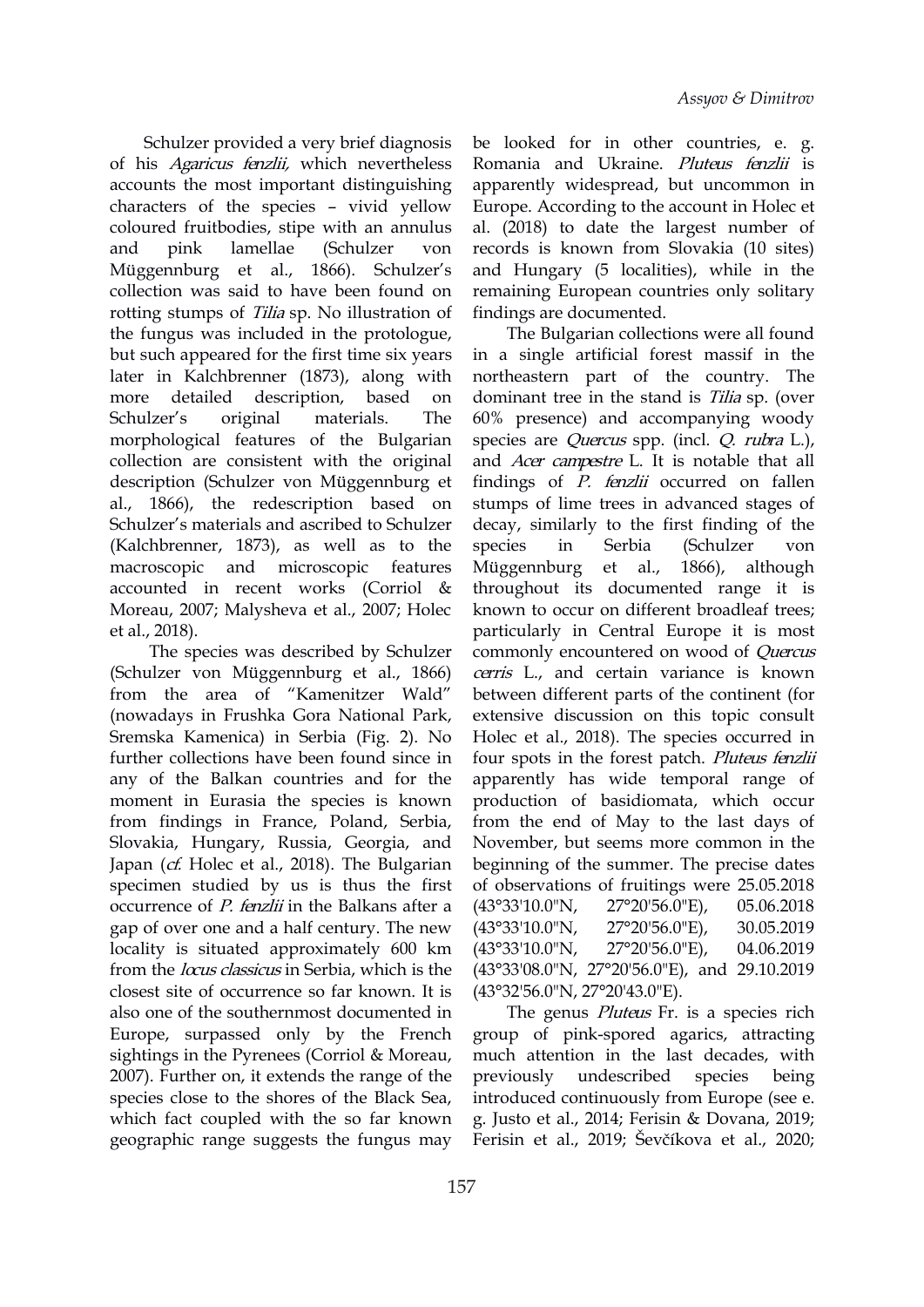#### *Pluteusfenzlii (Pluteaceae, Agaricales) Rediscovered in the Balkan Peninsula after over 150 Years Gap*

Kaysuguz et al., 2021a). It is apparently insufficiently studied in Bulgaria, where merely 18 species are recorded up to date, a number of them known by single findings (Denchev & Assyov, 2010; Assyov & Stoykov, 2011). For comparison, Orton (1986) recognized some 43 species in Britain, while 33 were listed in other southern locales like the Iberian Peninsula and the Balearic Islands (Justo & Castro, 2007), and 35 species are presently known in neighboring Turkey (Kaysuguz et al., 2019, 2021a, b). The

finding of such striking and easily recognized species as *P. fenzlii* in Bulgaria confirms that the genus is worthy of further attention and deserves targeted studies in this country.

Acknowledgements. The studies of the first author were supported by the project "Phylogeny, distribution and sustainable use of fungi". The authors are grateful to Mr. Giuliano Ferisin and Mr. Pavel Nedelev for drawing attention to those collections.



Fig. 1. Morphological features of *Pluteus fenzlii*: A,B,C,D – macromorphology of basidiomata, E – basidiospores, F – basidium, G,H – cheilocystidia. Scale bars =  $10 \mu m$  (A-D not to scale).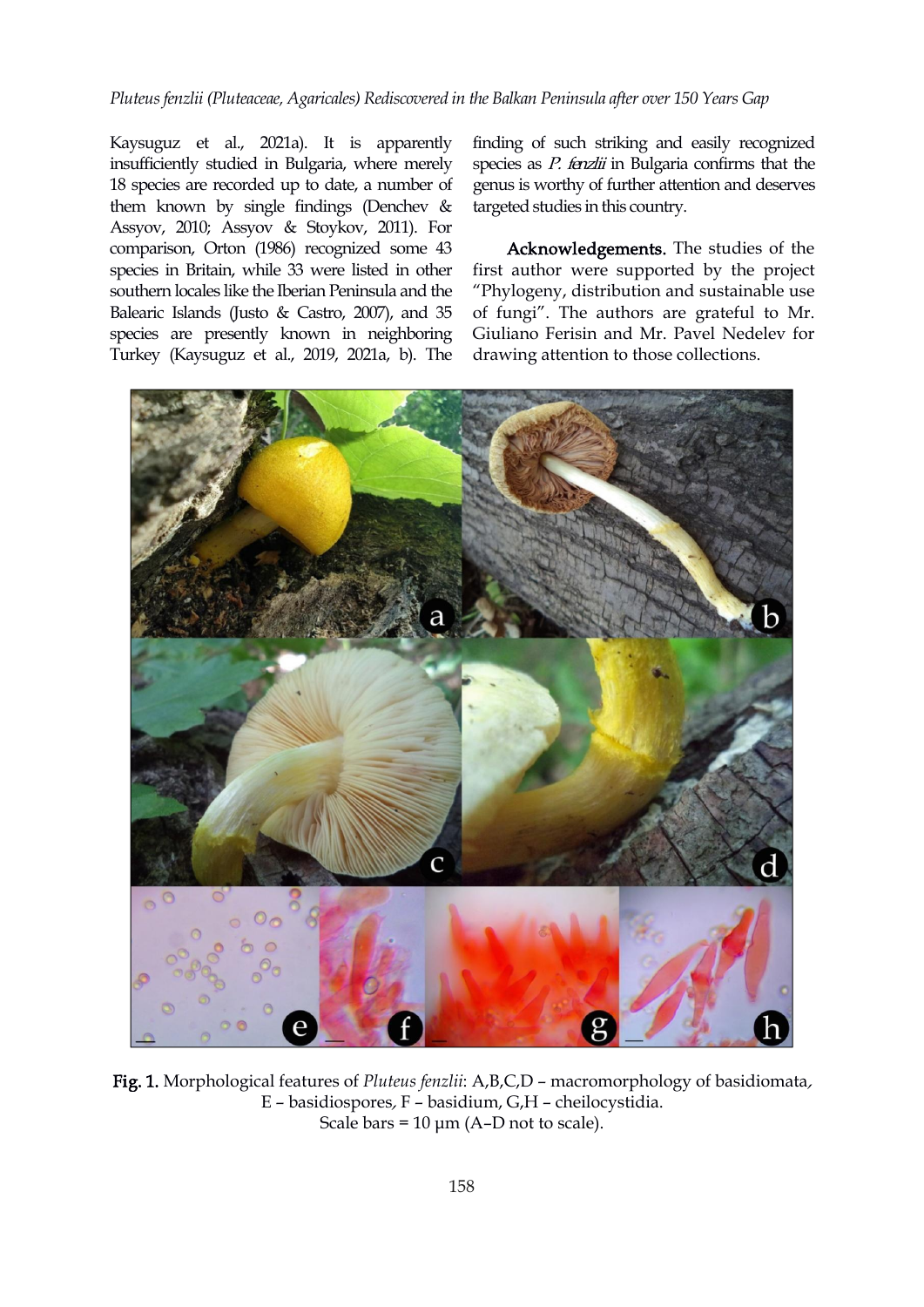

Fig. 2. Records of *Pluteus fenzlii* in the Balkan Peninsula. Black dot marks the *locus classicus* (historical occurrence) and red dot shows the locality reported in this paper.

#### References

- Assyov, B. & Stoykov, D.Y. (2011). Pluteus salicinus (Pluteaceae) in Bulgaria. In: Denchev, C.M. (Ed.). New records of fungi, fungus-like organisms, and slime moulds from Europe and Asia: 20–27. Mycologia Balcanica, 7, 177-123. doi: [10.5281/zenodo.2550322](https://doi.org/10.5281/zenodo.2550322).
- Borovička, J. (2008). The correct author citation of the recently published name *Pluteus* (Agaricales, fenzlii. Czech Mycology, 60(1), 123-124. doi: [10.33585/cmy.60112.](https://doi.org/10.33585/cmy.60112)
- Brandrud, T.E., Krisai-Greilhuber, I. & Kunca, V. (2019). Pluteus fenzlii. The IUCN Red List of Threatened Species 2019: e.T147440380A148036540. doi: [10.2305/IUCN.UK.2019-](https://dx.doi.org/10.2305/IUCN.UK.2019-2.RLTS.T147440380A148036540.en) 2.RLTS.T147440380A148036540.en.
- Corriol, G. & Moreau, P.A. (2007). Agaricus (Annularia) fenzli redécouvert dans les Pyrénées. Notes sur le genre Chamaeota en Europe. Persoonia, 19(2), 233-250.
- Denchev, C.M., & Assyov, B. (2010). Checklist of the larger basidiomycetes in Bulgaria. Mycotaxon, 111(1), 279-282. doi: [10.5248/111.279](https://doi.org/10.5248/111.279).
- Ferisin, G. & Dovana, F. (2019). Il genere Pluteus, sezione Hispidoderma. Rivista Micologica Romana, 106, 23-51.
- Ferisin, G., Dovana, F. & Justo, A. (2019). Pluteus bizioi (Agaricales, Pluteaceae), a new species from Italy. Phytotaxa, 408(2), 99-108.doi: [10.11646/phytotaxa.408.2.2.](https://doi.org/10.11646/phytotaxa.408.2.2)
- Holec,J., Kunca, V., Ševčíková, H., Dima, B., Kríž, M. & Kučera, T. (2018). Pluteus fenzli Pluteaceae)–taxonomy, ecology and distribution of a rare and iconic species. Sydowia, 70, 11-26. doi: [10.12905/0380.sydowia70-2018-0011.](https://doi.org/10.12905/0380.sydowia70-2018-0011)
- Justo, A. & Castro, M.L. (2007). An annotated checklist of Pluteus in the Iberian Peninsula and Balearic Islands. Mycotaxon 102, 231-234.
- Justo, A., Malysheva, E., Bulyonkova, T., Vellinga, E.C., Cobian, G., Nguyen, N., Minnis, A.M. & Hibbett, D.S. (2014). Molecular phylogeny and phylogeography of Holarctic species of Pluteus section Pluteus (Agaricales: Pluteaceae), with description of twelve new species. Phytotaxa, 180(1), 1-85. doi: [10.11646/phytotaxa.180.1.1](https://doi.org/10.11646/phytotaxa.180.1.1).